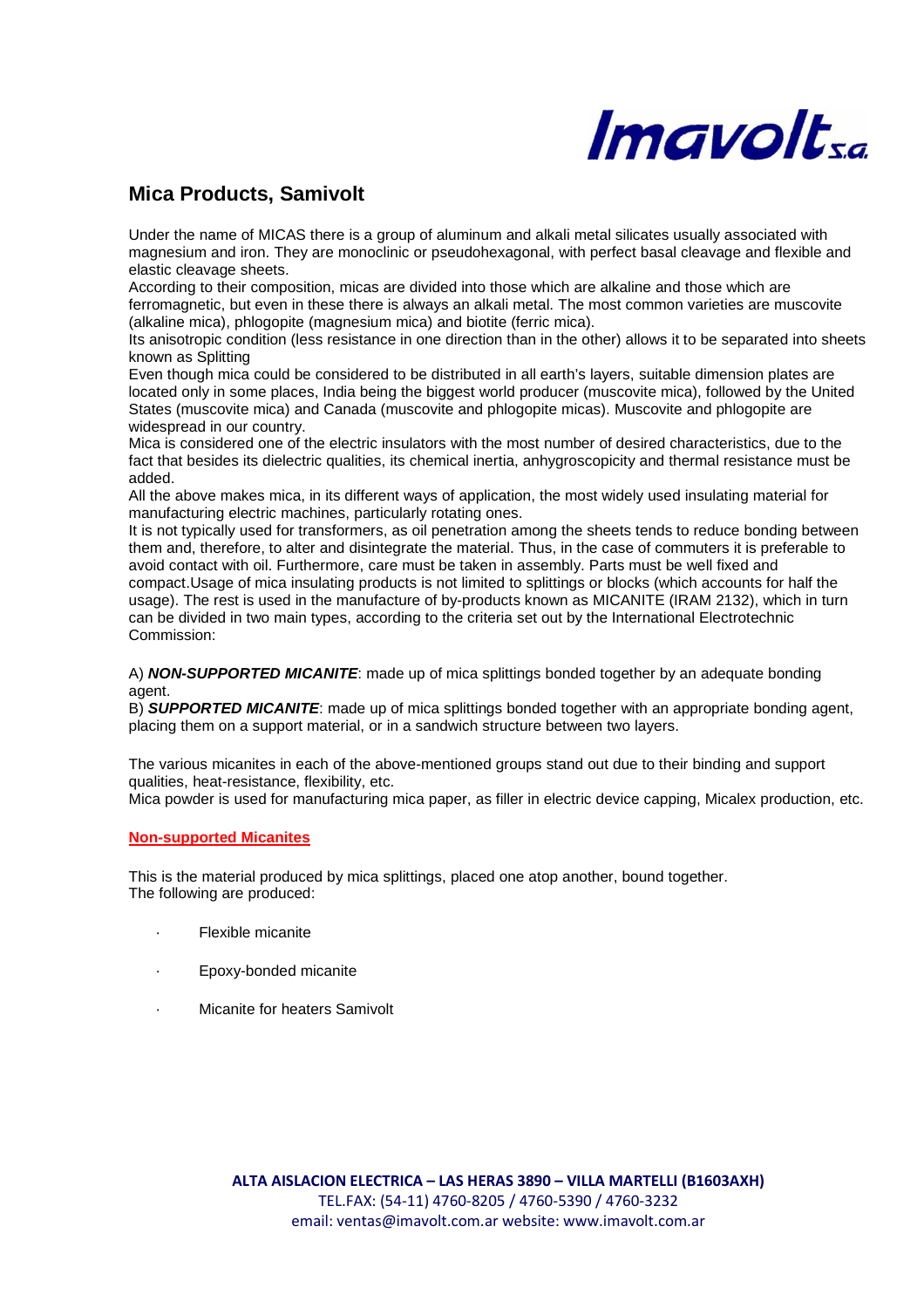

## **Flexible micanite**

This material is suitable shaping, although it can also be used in plates. It has various applications, but it is used more in electric insulation of traction engines and generators.

| Thickness                  | 0.20 up to 1.00mm                                                          |
|----------------------------|----------------------------------------------------------------------------|
| <b>Binder</b>              | It can be organic or inorganic,<br>according to use.<br>Content: up to 18% |
| Thickness margin           | Up to 0,50: + 0.08mm<br>from 0.51 - 1.00: + - 0.13mm                       |
| <b>Dielectric Strength</b> | up to 0.50mm: 18000 V/mm<br>more than 0.51mm: 13200 V/mm                   |
| <b>Units</b>               | 700 x 575mm plates<br>Special sizes: please consult                        |

# **Epoxy-bonded micanite**

This is a more suitable material for current systems. It is usually used in manufacturing coil cores, washers, ratchets, pillows, U sections, separators, etc.

| <b>Thickness</b>        | 0.30 up to 1.60mm                                                                             |  |
|-------------------------|-----------------------------------------------------------------------------------------------|--|
| <b>Binder</b>           | <b>Epoxy System</b><br>Content: 14 to 18%                                                     |  |
| <b>Thickness margin</b> | Up to $0.50$ :<br>$+0.08$ mm<br>From 0.51 to 0.80: +-0.13mm<br>From 0.81 to 1.60: $+$ -0.18mm |  |
| Dielectric strength     | 16000 V/mm<br>up to 0.50mm:<br>more than 0.51:<br>12000 V/mm                                  |  |
| <b>Units</b>            | 700 x 575mm plates<br>Special sizes: please consult.                                          |  |

#### **Micanite for heaters**

It is used as base for the application of several types of resistances, in industrial-application machines, in all kinds of electrotechnical devices, etc.

| Thickness        | $0.20$ up to 5mm                                                   |  |
|------------------|--------------------------------------------------------------------|--|
| ∣Binder          | Organic material<br>Content: 4% maximum                            |  |
| Thickness margin | Hasta 0.50:<br>$+ - 0.08$ mm<br>From 0.51 - 0.80:<br>$+ - 0.13$ mm |  |